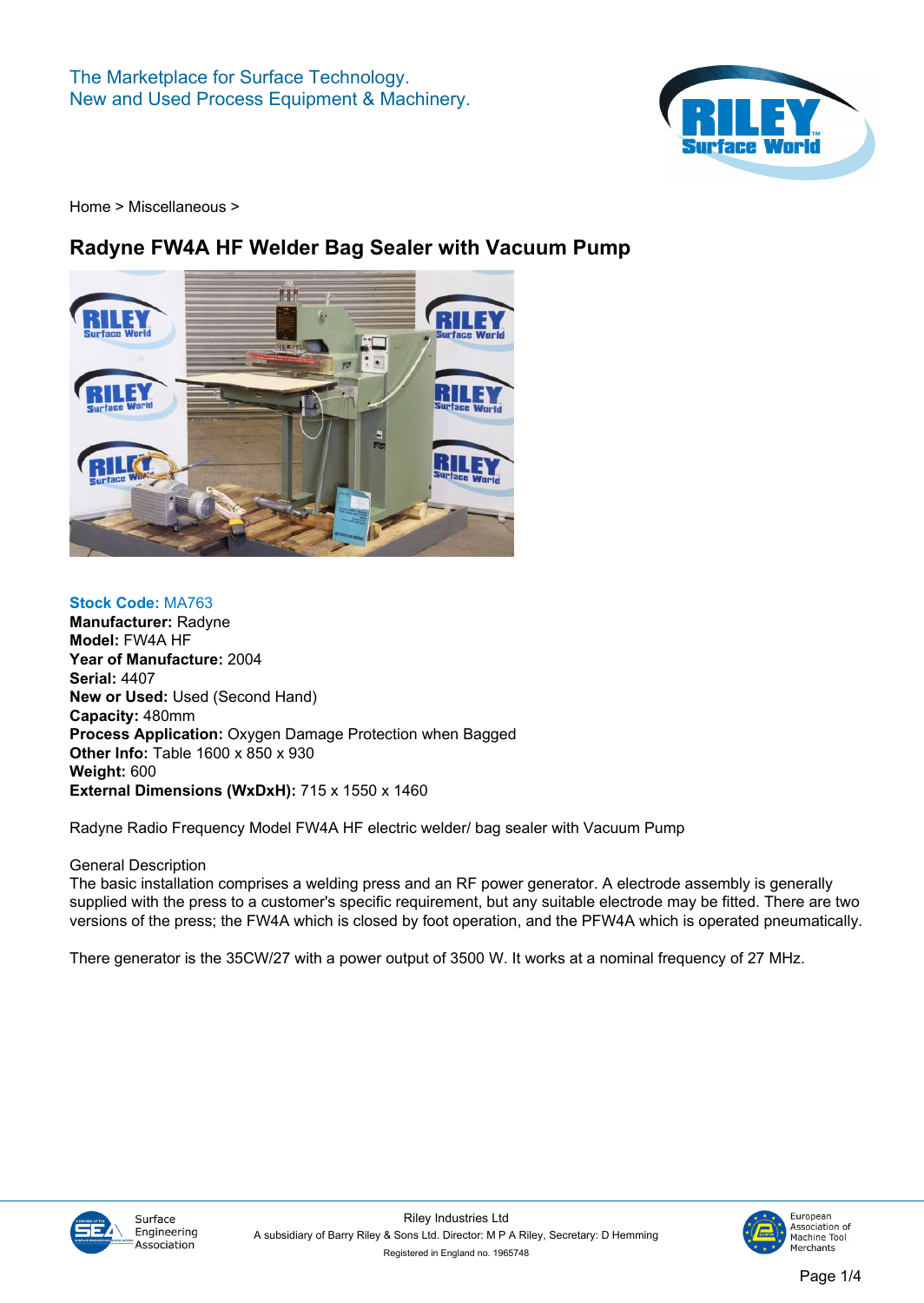

#### **Radyne FW4A HF Welder Bag Sealer with Vacuum Pump**

**Leading Particulars FW4A Press Machine loading - Manual Unloading - Manual Work table area - 22/2in. x 18 in. (572mm x 470 mm) Throat space - 9.25 in. (235 mm) Electrode pressure (min) - 20 lbf (9 kgf) (max) - 450 lbf (202 kgf) Daylight (max) - 5 in. (125 mm) Stroke (max) - 2 in. (50 mm)**

**RF Generator - 15CW27 Input supply - 200/260 Volt, single phase, 50 Hz Input current - 13/10.5 Amp Power consumption: Standby 240 VA Peak 3 kVA Output power - 1500 W Output frequency - 27.12 MHz ±0.6% Oscillator valve - TY4-500 Rectifier stack - Solid state silicon HT overload protection - Manual reset trip coil Timer - Synchronous 0-10 sec adj. Arc limiting - Arc suppressor unit Mk.1C Finish - Standard hammer green**

**Aerospace Packing Area Cleaning, Oiling and Bag Sealing Cell**

**This machine was originally part of a cell that worked on the following basis.**

**Stage 1: Kerosene (Exxsol D80) Spray Wash [[DA1414 - Vixen Tristar\]](/machines/30748.htm)**

**Components are placed on the Vixen wash belt conveyor to be spray washed with Kerosene (exxsol D80), the speed of the conveyor is adjustable to achieve the required cleaning result an optical sensor at the end of the conveyor will stop the conveyor when a part is detected making unattended operation possible.**

**Stage 2: White Spirit Dip [\[DA1412 2 Compartment Cleaning Tank\]](/machines/30746.htm)**

**The components are removed from the Vixen spray wash and placed in a basket, the basket is placed in the white spirit tank and manually agitated up and down to remove the kerosene. The basket is the paced on the side draining board and left for a short period of time for any excess white sprit to drain off back into the tank.**



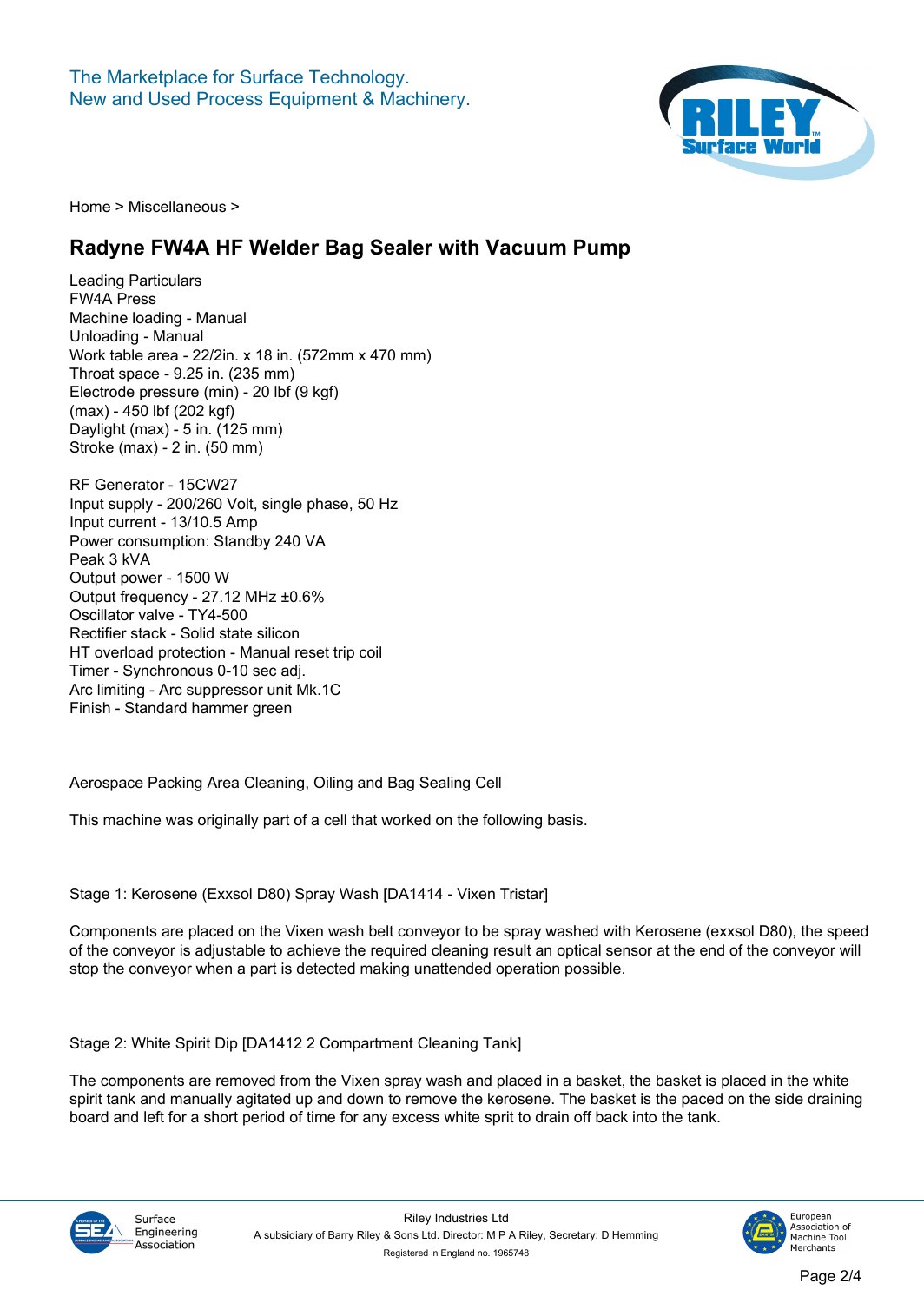

## **Radyne FW4A HF Welder Bag Sealer with Vacuum Pump**

**Stage 3: Drying [\[OA2252](/machines/30752.htm) / [OA2253](/machines/30753.htm) / [OA2254](/machines/30754.htm) Ovens]**

**The components are removed from the now drained basket and placed in the drying oven on a stainless steel tray, the oven temperature is set to 110 degrees centigrade the time in the oven is dependent on the shape complexity of the component, complex shaped components are left in the oven for 2 hours simple shaped components for 1 hour.**

**Stage 4: Oil Dip [[DA1413 Heated Cleaning Tank\]](/machines/30747.htm)**

**At the end of the drying time the components are removed from the oven and either placed in a basket or on a jig and completely submersed in the oil tank containing Ardrox 311. Ardrox 311 is Hygroscopic i.e. it absorbs moisture from the air, it is for this reason the oil tank is equipped with a Pall moisture sensor and Pall Purifier. The pall purifier pumps a measured amount of oil out of the tank into a chamber which is under vacuum the oil is spread thinly on a plate and the moisture evaporates back to the atmosphere the now 'dry' oil is then pumped back to the tank and the process is repeated for the next measured amount, this can continue until the desired moisture level is achieved. The tank is also equipped with a circulating pump and oil cooler, with hot parts being submerged into the Ardrox 311 the temperature of the oil gradually rises and should not be used above 30 degrees Celsius the, oil cooler can be set to operate at a temperature that will maintain the oil tank temperature below 30 degrees Celsius.**

**Stage 5: Draining [[DA1413 Heated Cleaning Tank](/machines/30747.htm)]**

**When the components are cool enough to handle they are removed from the oil tank and placed on a draining board next to the oil tank to allow any excess oil to drain off and pass back to the oil tank**

#### **Stage 6: Identification [[MA763 RADYNE Welder Sealer\]](/machines/30751.htm)**

**Once the excess oil is drained off the unique component identifier is found on the component and written on the packing bag. The component is placed inside the bag.**

**Stage 7: Bag Sealing [[MA763 RADYNE Welder Sealer\]](/machines/30751.htm)**

**The now bagged component is placed on the Radyne RF bag sealer. The Radyne RF bag sealer utilises radio frequencies to heat fiberglass tape covered blades to seal the bag. The open end of the bag is at first not complete sealed enough room is left to insert the suction pipe from the vacuum pump to be inserted into the bag. The vacuum pump is operated by a foot switch keeping the operators hands free to manipulate the bag and component, the air is sucked out of the bag and the final seal is made completely sealing the bag.**